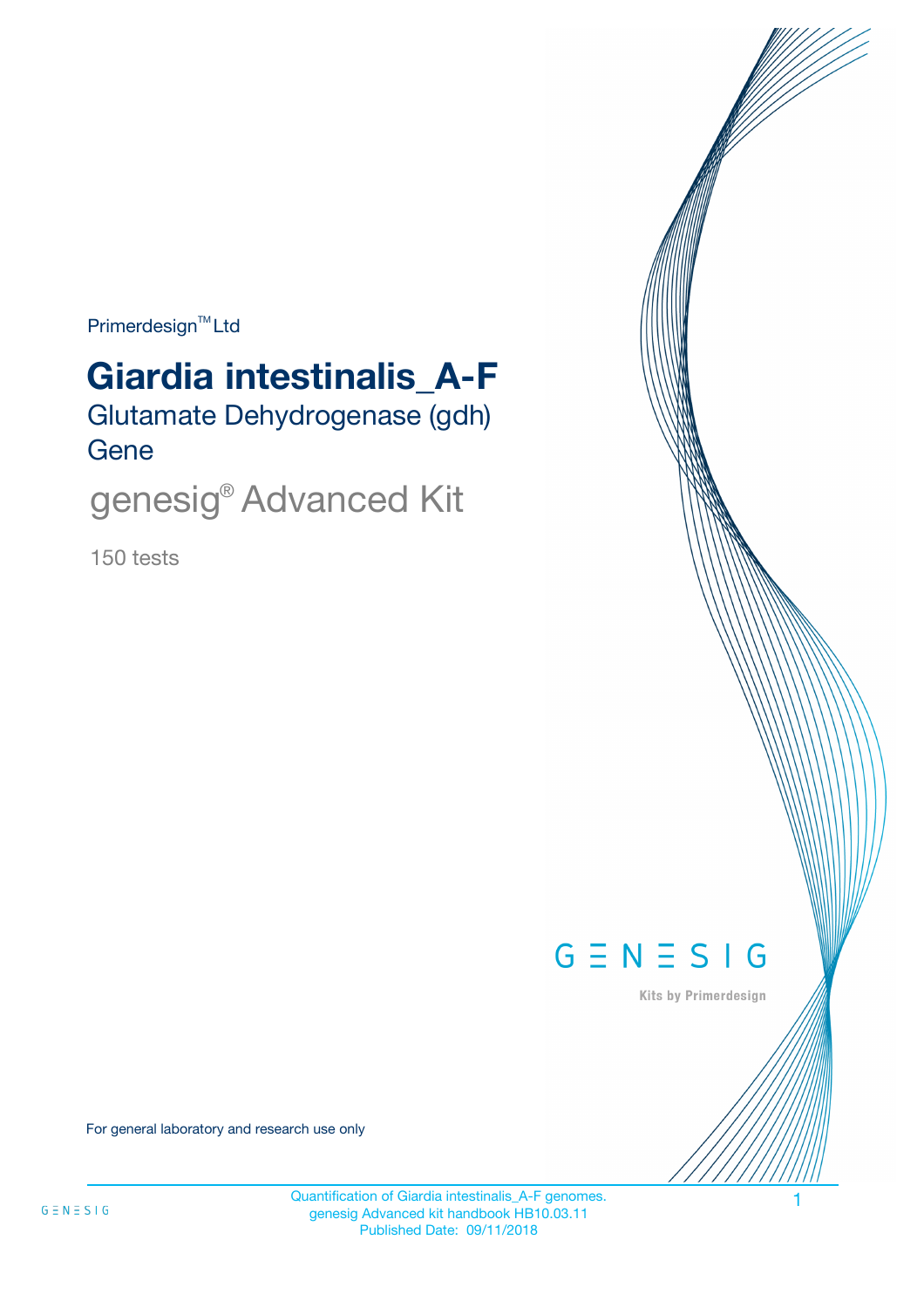## Introduction to Giardia intestinalis\_A-F

Giardiasis is a major diarrheal disease found throughout the world. The flagellate protozoan Giardia intestinalis (also known as Giardia lamblia), its causative agent, is the most commonly identified intestinal parasite in the United States and the most common protozoal intestinal parasite isolated worldwide.

Giardiasis usually represents a zoonosis with cross-infectivity between animals and humans. Giardia has been isolated from the stools of beavers, dogs, cats, rodents, sheep, and cattle. Within Giardia intestinalis there are 7 assemblages, A, B, C, D, E, F, and the more rarely occuring G. Of these, only assemblages A and B can infect humans, whereas, a range of animals can be infected by assemblages A-G.

Giardiasis is caused by ingestion of Giardia cysts, which retain viability in cold water for as long as 2-3 months. After ingestion of cysts, excystation, trophozoite multiplication, and colonization of the upper small bowel occur.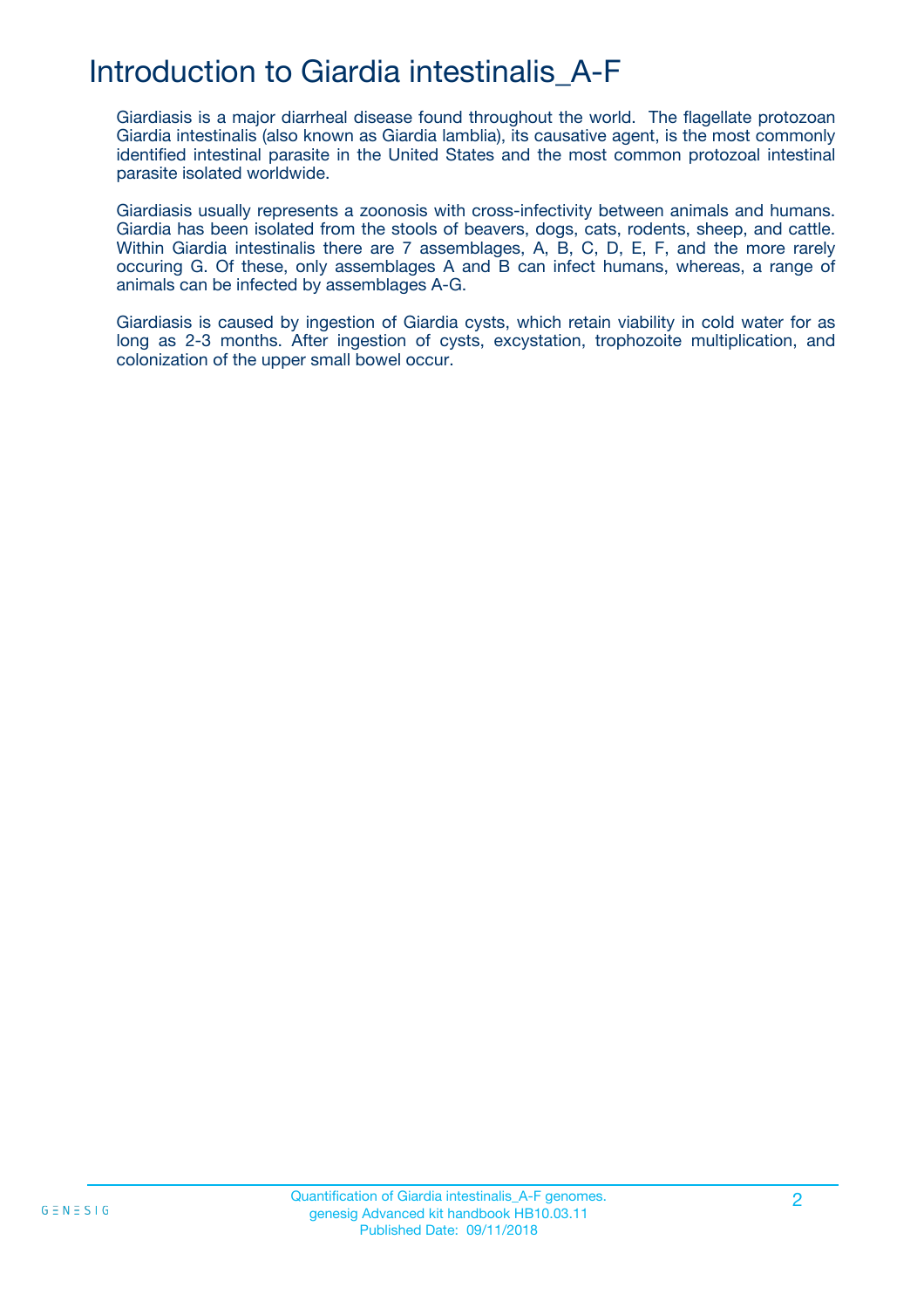## **Specificity**

The Primerdesign genesig Kit for Giardia intestinalis\_A-F (G.intestinalis\_A-F) genomes is designed for the in vitro quantification of G.intestinalis\_A-F genomes. The kit is designed to have a broad detection profile. Specifically, the primers represent 100% homology with over 95% of the NCBI database reference sequences available at the time of design.

The dynamics of genetic variation means that new sequence information may become available after the initial design. Primerdesign periodically reviews the detection profiles of our kits and when required releases new versions.

Our kit for Giardia intestinalis\_A-F (also called Giardia lamblia) genomes is designed for the in vitro quantification of Giardia intestinalis assemblages A to F. Giardia intestinalis has been demonstrated to be a zoonotic infection, and as such the primers have 100% homology with over 95% of reference sequences available in NCBI for assemblages known to infect a wide range of animals of veterinary and agricultural significance and humans (See table A). The primers and probe do not detect other species of Giardia or assemblage G of Giardia intestinalis.

If you require further information, or have a specific question about the detection profile of this kit then please send an e.mail to enquiry@primerdesign.co.uk and our bioinformatics team will answer your question.

|  |  |                                                                                   |  |           | Table A summary of organisms infected by the different assemblages (A-F) of Giardia |  |  |
|--|--|-----------------------------------------------------------------------------------|--|-----------|-------------------------------------------------------------------------------------|--|--|
|  |  | intestinalis. $(G^{ \text{cardi} \text{ecis}}_i, R, E_{\text{Covor}}_i, Q(1, 2))$ |  |           |                                                                                     |  |  |
|  |  |                                                                                   |  | Organicme |                                                                                     |  |  |

| Giardia intestinalis Assemblage | Organisms                                                                                                                                                      |
|---------------------------------|----------------------------------------------------------------------------------------------------------------------------------------------------------------|
| A                               | Human and non-human primates, cattle, water<br>buffalo, farmed bison yaks, sheep, goats, pigs,<br>horses, alpacas, dogs, cats, pet ferrets and<br>chinchillas. |
| В                               | Human and non-human primates, cattle, sheep,<br>pigs, horses, dogs, cats, rabbits, guinea pigs,<br>chinchillas, marsupials, beavers, muskrats and<br>seals.    |
| C                               | Dogs, foxes, wild dogs/dingos, coyotes, wolves,<br>seals, kangaroos, goat and cats.                                                                            |
| D                               | Dogs, foxes, wild dogs/dingos, coyotes, wolves,<br>seals, kangaroos, goat and cats.                                                                            |
| Ε                               | Cattle, yaks, water buffalo, farmed bison,<br>sheep, goats, alpacas, pigs, horses, wild deer,<br>wild dogs/dingos, foxes, cats, chinchillas and<br>wild mice.  |
| F                               | Cats. Rarely in a dogs, pigs and rodents.                                                                                                                      |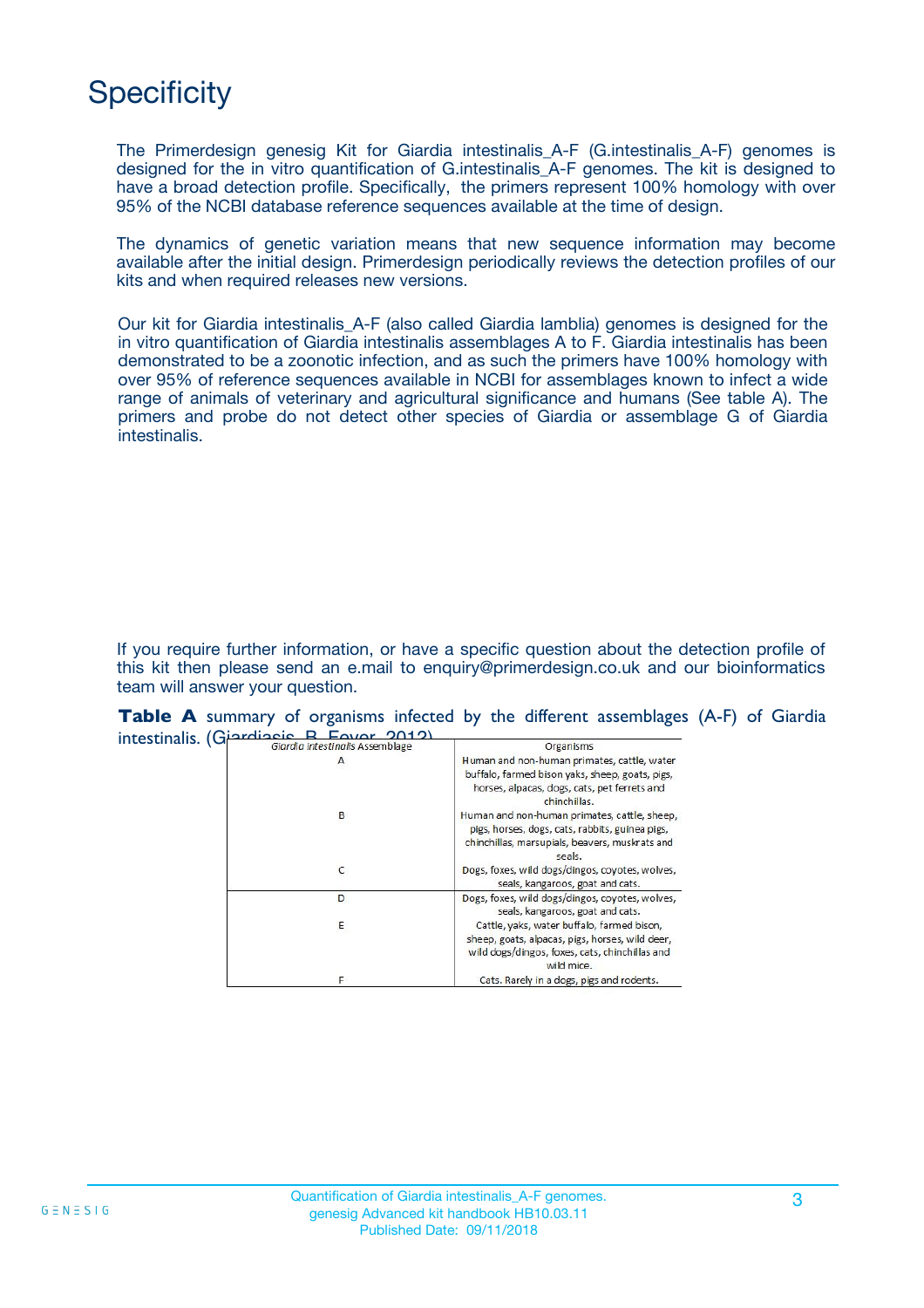## Kit contents

- **G.intestinalis\_A-F specific primer/probe mix (150 reactions BROWN)** FAM labelled
- **G.intestinalis\_A-F positive control template (for Standard curve RED)**
- **Internal extraction control primer/probe mix (150 reactions BROWN)** VIC labelled as standard
- **Internal extraction control DNA (150 reactions BLUE)**
- **Endogenous control primer/probe mix (150 reactions BROWN)** FAM labelled
- **RNase/DNase free water (WHITE)** for resuspension of primer/probe mixes
- **Template preparation buffer (YELLOW)** for resuspension of internal control template, positive control template and standard curve preparation

### Reagents and equipment to be supplied by the user

#### **Real-time PCR Instrument**

#### **Extraction kit**

This kit is recommended for use with genesig Easy DNA/RNA extraction kit. However, it is designed to work well with all processes that yield high quality RNA and DNA with minimal PCR inhibitors.

#### **oasig**TM **lyophilised or Precision**®**PLUS 2X qPCR Master Mix**

This kit is intended for use with oasig or PrecisionPLUS2X qPCR Master Mix.

**Pipettors and Tips**

**Vortex and centrifuge**

#### **Thin walled 1.5 ml PCR reaction tubes**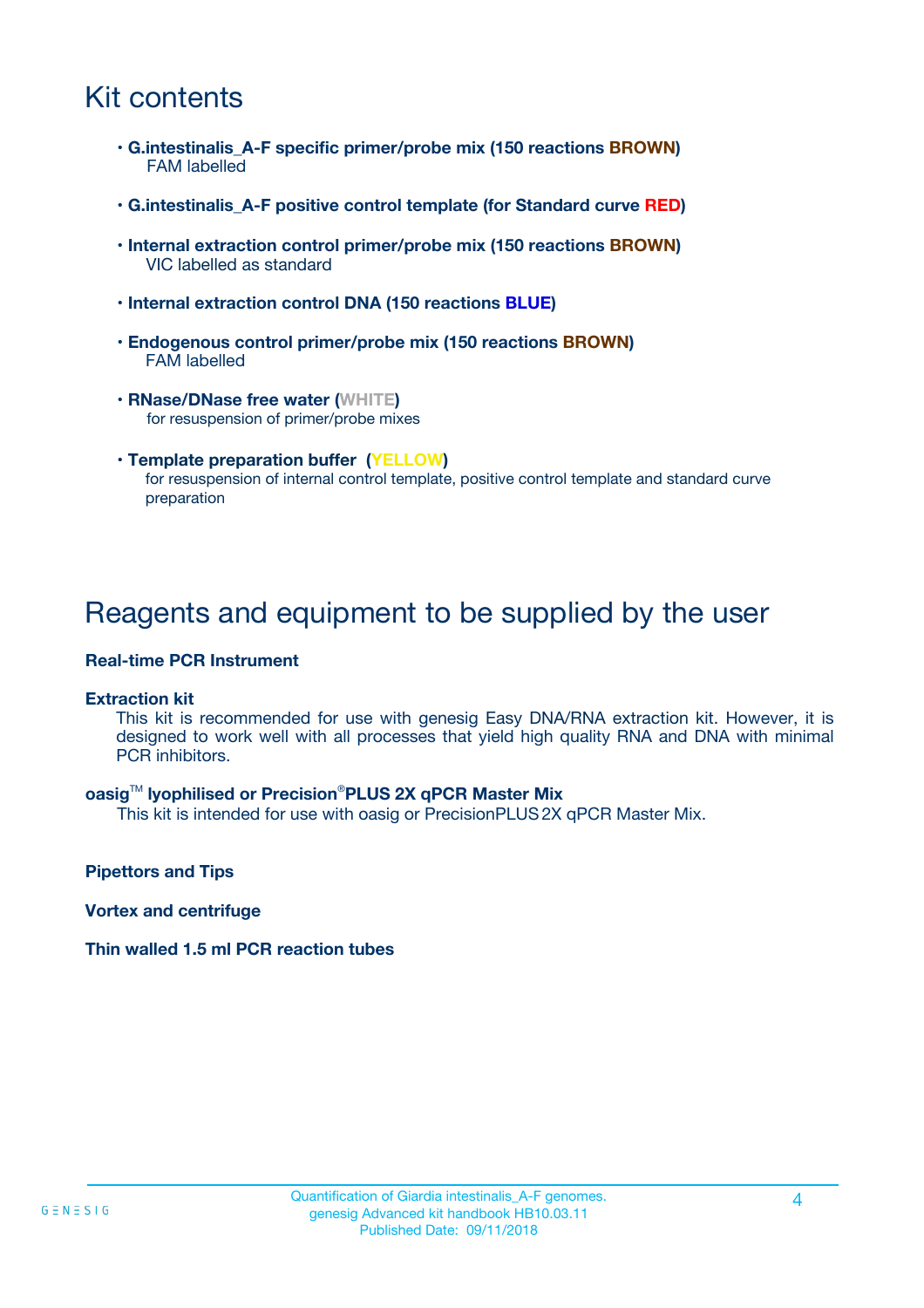### Kit storage and stability

This kit is stable at room temperature but should be stored at -20ºC on arrival. Once the lyophilised components have been resuspended they should not be exposed to temperatures above -20°C for longer than 30 minutes at a time and unnecessary repeated freeze/thawing should be avoided. The kit is stable for six months from the date of resuspension under these circumstances.

If a standard curve dilution series is prepared this can be stored frozen for an extended period. If you see any degradation in this serial dilution a fresh standard curve can be prepared from the positive control.

Primerdesign does not recommend using the kit after the expiry date stated on the pack.

### Suitable sample material

All kinds of sample material suited for PCR amplification can be used. Please ensure the samples are suitable in terms of purity, concentration, and DNA integrity (An internal PCR control is supplied to test for non specific PCR inhibitors). Always run at least one negative control with the samples. To prepare a negative-control, replace the template DNA sample with RNase/DNase free water.

### Dynamic range of test

Under optimal PCR conditions genesig G.intestinalis\_A-F detection kits have very high priming efficiencies of >95% and can detect less than 100 copies of target template.

### Notices and disclaimers

This product is developed, designed and sold for research purposes only. It is not intended for human diagnostic or drug purposes or to be administered to humans unless clearly expressed for that purpose by the Food and Drug Administration in the USA or the appropriate regulatory authorities in the country of use. During the warranty period Primerdesign genesig detection kits allow precise and reproducible data recovery combined with excellent sensitivity. For data obtained by violation to the general GLP guidelines and the manufacturer's recommendations the right to claim under guarantee is expired. PCR is a proprietary technology covered by several US and foreign patents. These patents are owned by Roche Molecular Systems Inc. and have been sub-licensed by PE Corporation in certain fields. Depending on your specific application you may need a license from Roche or PE to practice PCR. Additional information on purchasing licenses to practice the PCR process may be obtained by contacting the Director of Licensing at Roche Molecular Systems, 1145 Atlantic Avenue, Alameda, CA 94501 or Applied Biosystems business group of the Applera Corporation, 850 Lincoln Centre Drive, Foster City, CA 94404. In addition, the 5' nuclease assay and other homogeneous amplification methods used in connection with the PCR process may be covered by U.S. Patents 5,210,015 and 5,487,972, owned by Roche Molecular Systems, Inc, and by U.S. Patent 5,538,848, owned by The Perkin-Elmer Corporation.

## Trademarks

Primerdesign™ is a trademark of Primerdesign Ltd.

genesig $^\circledR$  is a registered trademark of Primerdesign Ltd.

The PCR process is covered by US Patents 4,683,195, and 4,683,202 and foreign equivalents owned by Hoffmann-La Roche AG. BI, ABI PRISM® GeneAmp® and MicroAmp® are registered trademarks of the Applera Genomics (Applied Biosystems Corporation). BIOMEK® is a registered trademark of Beckman Instruments, Inc.; iCycler™ is a registered trademark of Bio-Rad Laboratories, Rotor-Gene is a trademark of Corbett Research. LightCycler™ is a registered trademark of the Idaho Technology Inc. GeneAmp®, TaqMan® and AmpliTaqGold® are registered trademarks of Roche Molecular Systems, Inc., The purchase of the Primerdesign™ reagents cannot be construed as an authorization or implicit license to practice PCR under any patents held by Hoffmann-LaRoche Inc.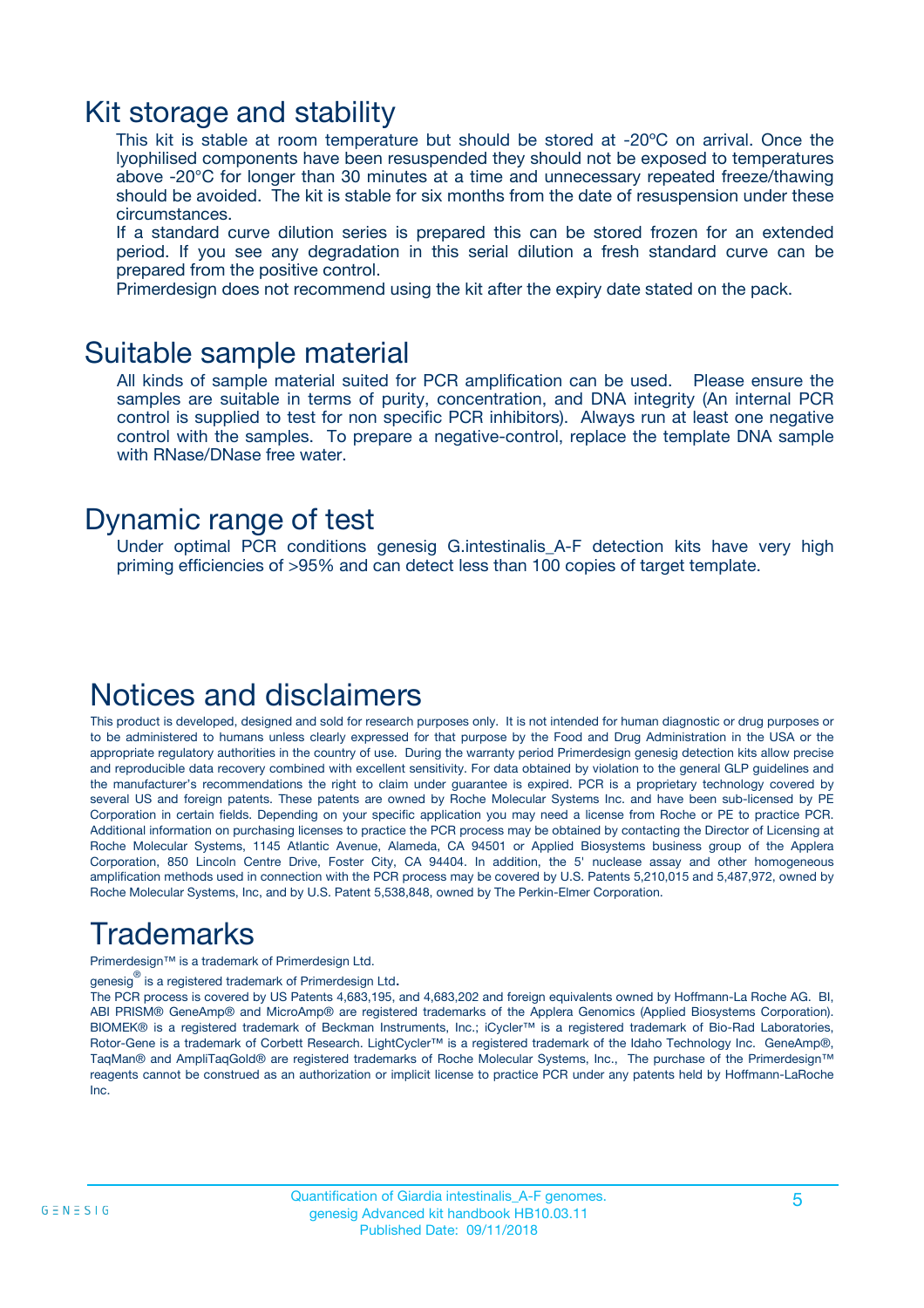### Principles of the test

#### **Real-time PCR**

A G.intestinalis A-F specific primer and probe mix is provided and this can be detected through the FAM channel.

The primer and probe mix provided exploits the so-called TaqMan® principle. During PCR amplification, forward and reverse primers hybridize to the G.intestinalis\_A-F DNA. A fluorogenic probe is included in the same reaction mixture which consists of a DNA probe labeled with a 5`-dye and a 3`-quencher. During PCR amplification, the probe is cleaved and the reporter dye and quencher are separated. The resulting increase in fluorescence can be detected on a range of qPCR platforms.

#### **Positive control**

For copy number determination and as a positive control for the PCR set up, the kit contains a positive control template. This can be used to generate a standard curve of G. intestinalis A-F copy number / Cq value. Alternatively the positive control can be used at a single dilution where full quantitative analysis of the samples is not required. Each time the kit is used, at least one positive control reaction must be included in the run. A positive result indicates that the primers and probes for detecting the target G. intestinalis A-F gene worked properly in that particular experimental scenario. If a negative result is obtained the test results are invalid and must be repeated. Care should be taken to ensure that the positive control does not contaminate any other kit component which would lead to false-positive results. This can be achieved by handling this component in a Post PCR environment. Care should also be taken to avoid cross-contamination of other samples when adding the positive control to the run. This can be avoided by sealing all other samples and negative controls before pipetting the positive control into the positive control well.

#### **Negative control**

To validate any positive findings a negative control reaction should be included every time the kit is used. For this reaction the RNase/DNase free water should be used instead of template. A negative result indicates that the reagents have not become contaminated while setting up the run.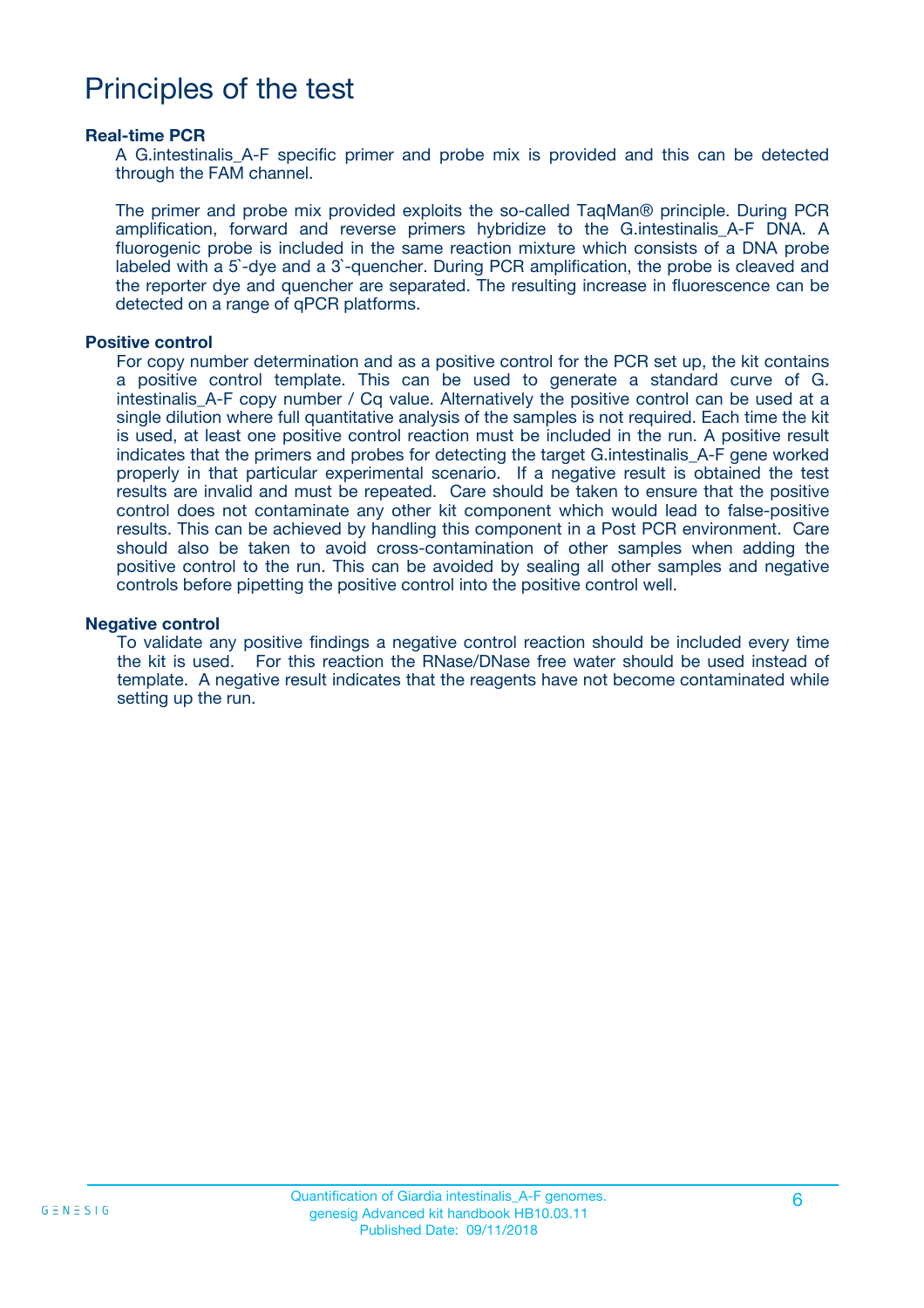#### **Internal DNA extraction control**

When performing DNA extraction, it is often advantageous to have an exogenous source of DNA template that is spiked into the lysis buffer. This control DNA is then co-purified with the sample DNA and can be detected as a positive control for the extraction process. Successful co-purification and qPCR for the control DNA also indicates that PCR inhibitors are not present at a high concentration.

A separate primer and probe mix are supplied with this kit to detect the exogenous DNA using qPCR. The primers are present at PCR limiting concentrations which allows multiplexing with the target sequence primers. Amplification of the control DNA does not interfere with detection of the G.intestinalis A-F target DNA even when present at low copy number. The Internal control is detected through the VIC channel and gives a Cq value of 28+/-3.

#### **Endogenous control**

To confirm extraction of a valid biological template, a primer and probe mix is included to detect an endogenous gene. Detection of the endogenous control is through the FAM channel and it is NOT therefore possible to perform a multiplex with the G.intestinalis A-F primers. A poor endogenous control signal may indicate that the sample did not contain sufficient biological material.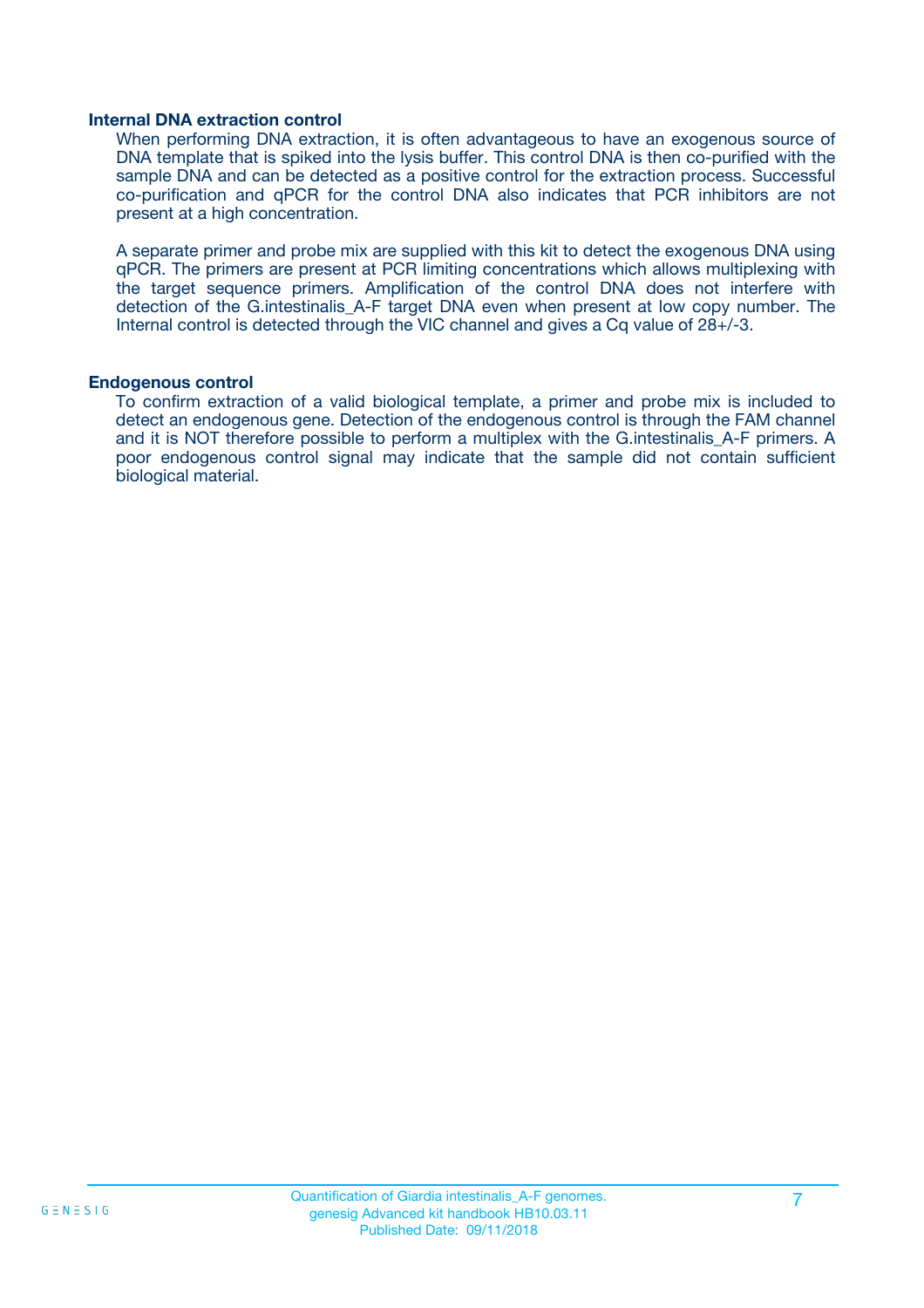### Resuspension protocol

To minimize the risk of contamination with foreign DNA, we recommend that all pipetting be performed in a PCR clean environment. Ideally this would be a designated PCR lab or PCR cabinet. Filter tips are recommended for all pipetting steps.

- **1. Pulse-spin each tube in a centrifuge before opening.** This will ensure lyophilised primer and probe mix is in the base of the tube and is not spilt upon opening the tube.
- **2. Resuspend the primer/probe mixes in the RNase/DNase free water supplied, according to the table below:**

To ensure complete resuspension, vortex each tube thoroughly.

| Component - resuspend in water                       |          |  |  |
|------------------------------------------------------|----------|--|--|
| <b>Pre-PCR pack</b>                                  |          |  |  |
| G.intestinalis_A-F primer/probe mix (BROWN)          |          |  |  |
| Internal extraction control primer/probe mix (BROWN) | $165$ µl |  |  |
| Endogenous control primer/probe mix (BROWN)          |          |  |  |

**3. Resuspend the internal control template and positive control template in the template preparation buffer supplied, according to the table below:** To ensure complete resuspension, vortex each tube thoroughly.

| Component - resuspend in template preparation buffer  |  |  |
|-------------------------------------------------------|--|--|
| <b>Pre-PCR heat-sealed foil</b>                       |  |  |
| Internal extraction control DNA (BLUE)                |  |  |
| <b>Post-PCR heat-sealed foil</b>                      |  |  |
| G. intestinalis A-F Positive Control Template (RED) * |  |  |

\* This component contains high copy number template and is a VERY significant contamination risk. It must be opened and handled in a separate laboratory environment, away from the other components.

### DNA extraction

The internal extraction control DNA can be added either to the DNA lysis/extraction buffer or to the DNA sample once it has been resuspended in lysis buffer.

**DO NOT add the internal extraction control DNA directly to the unprocessed biological sample as this will lead to degradation and a loss in signal.**

- **1. Add 4µl of the Internal extraction control DNA (BLUE) to each sample in DNA lysis/extraction buffer per sample.**
- **2. Complete DNA extraction according to the manufacturers protocols.**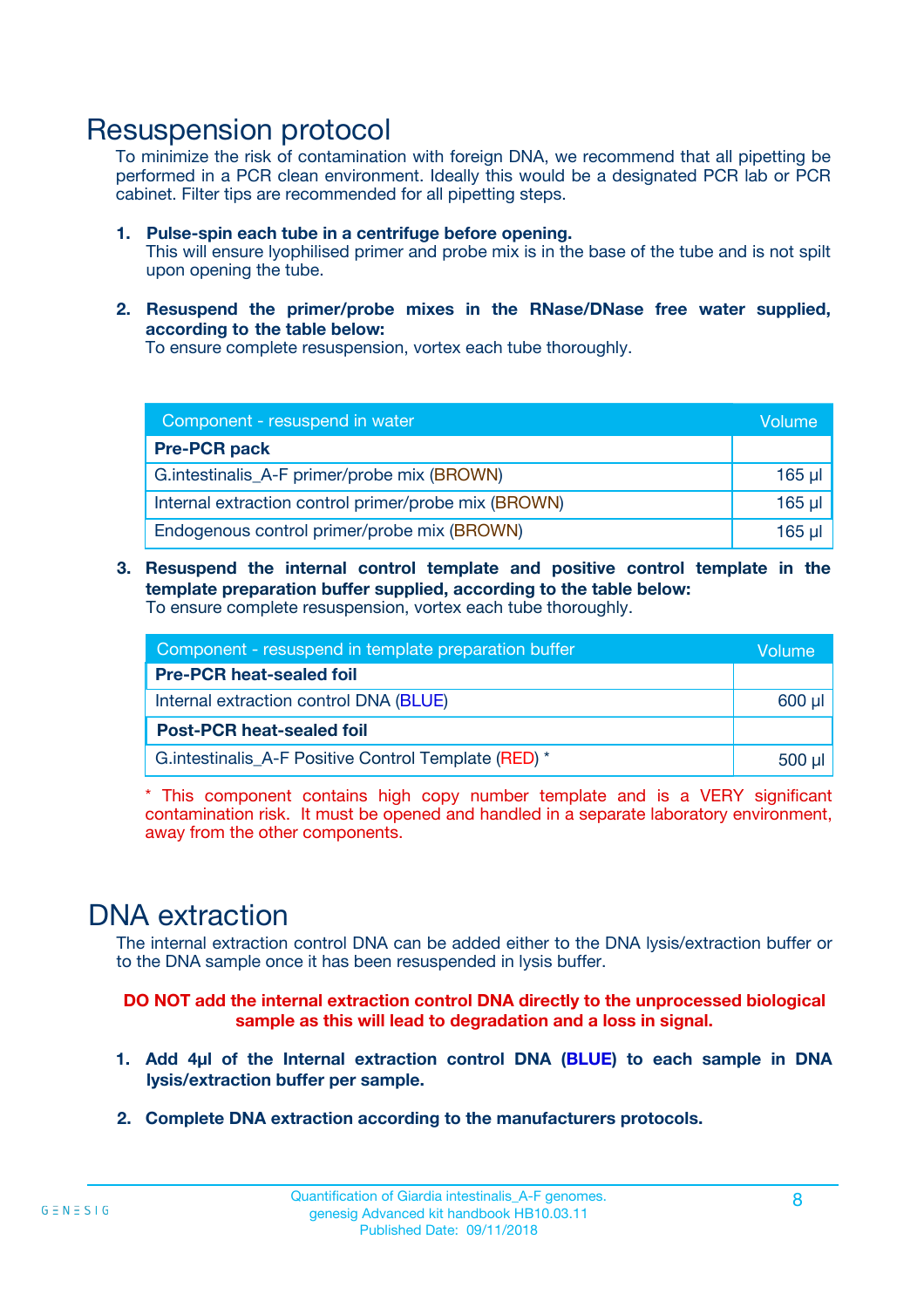# qPCR detection protocol

**1. For each DNA sample prepare a reaction mix according to the table below:** Include sufficient reactions for positive and negative controls.

| Component                                            | Volume   |  |
|------------------------------------------------------|----------|--|
| oasig or PrecisionPLUS 2X qPCR Master Mix            | $10 \mu$ |  |
| G.intestinalis_A-F primer/probe mix (BROWN)          | 1 µl     |  |
| Internal extraction control primer/probe mix (BROWN) |          |  |
| <b>RNase/DNase free water (WHITE)</b>                |          |  |
| <b>Final Volume</b>                                  |          |  |

**2. For each DNA sample prepare an endogenous control reaction according to the table below (Optional):**

**This control reaction will provide useful information regarding the quality of the biological sample.**

| Component                                   | Volume   |  |
|---------------------------------------------|----------|--|
| oasig or PrecisionPLUS 2X qPCR Master Mix   | $10 \mu$ |  |
| Endogenous control primer/probe mix (BROWN) |          |  |
| <b>RNase/DNase free water (WHITE)</b>       |          |  |
| <b>Final Volume</b>                         | 15 µl    |  |

- **3. Pipette 15µl of each mix into individual wells according to your qPCR experimental plate set up.**
- **4. Prepare sample DNA templates for each of your samples.**
- **5. Pipette 5µl of DNA template into each well, according to your experimental plate set up.**

For negative control wells use 5µl of RNase/DNase free water. The final volume in each well is 20ul.

**6. If a standard curve is included for quantitative analysis, prepare a reaction mix according to the table below:**

| Component                                   | Volume |  |
|---------------------------------------------|--------|--|
| oasig or PrecisionPLUS 2X qPCR Master Mix   | 10 µl  |  |
| G.intestinalis_A-F primer/probe mix (BROWN) |        |  |
| <b>RNase/DNase free water (WHITE)</b>       |        |  |
| <b>Final Volume</b>                         |        |  |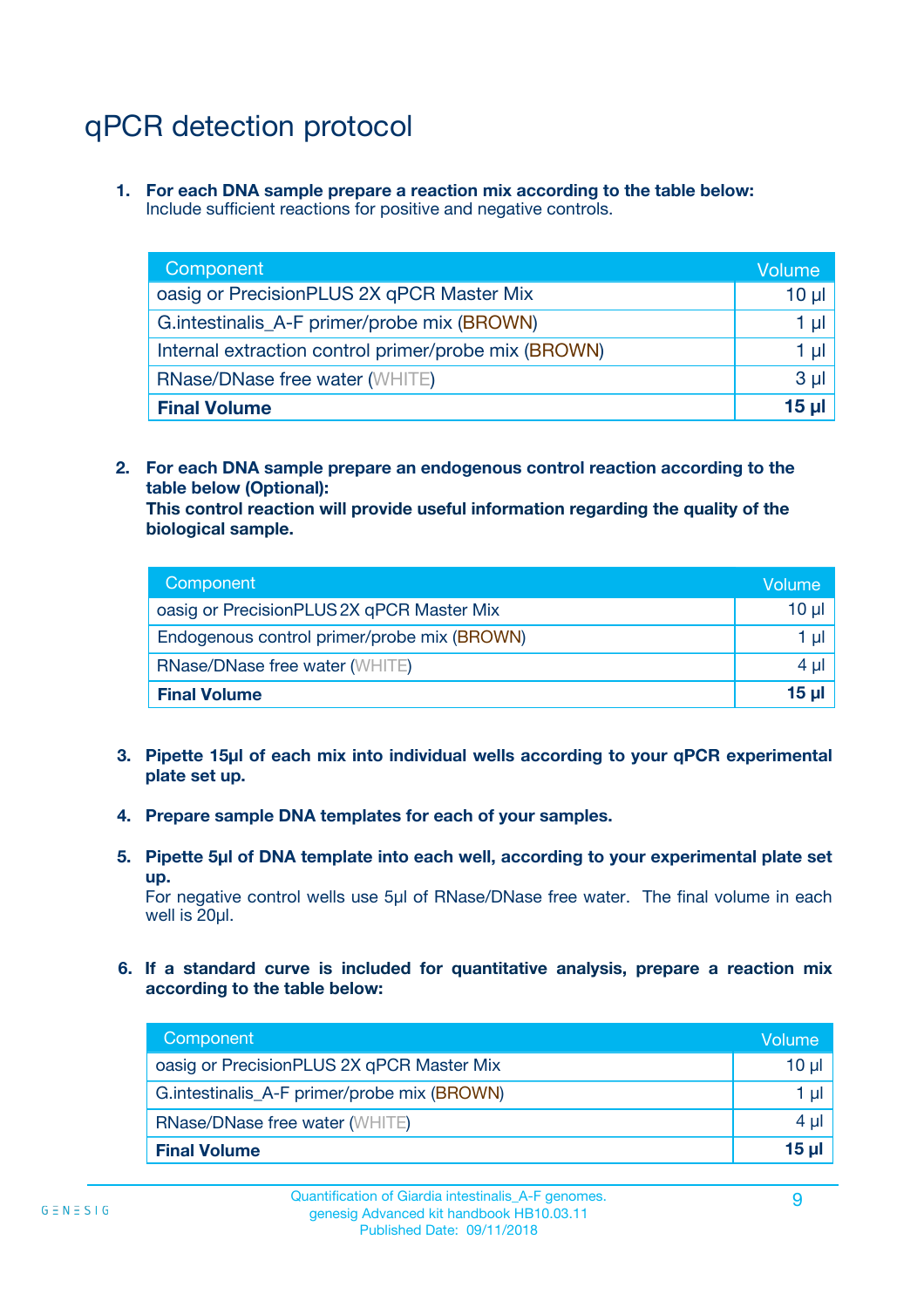#### **7. Preparation of standard curve dilution series.**

- 1) Pipette 90µl of template preparation buffer into 5 tubes and label 2-6
- 2) Pipette 10µl of Positive Control Template (RED) into tube 2
- 3) Vortex thoroughly
- 4) Change pipette tip and pipette 10µl from tube 2 into tube 3
- 5) Vortex thoroughly

Repeat steps 4 and 5 to complete the dilution series

| <b>Standard Curve</b>         | <b>Copy Number</b>     |
|-------------------------------|------------------------|
| Tube 1 Positive control (RED) | $2 \times 10^5$ per µl |
| Tube 2                        | $2 \times 10^4$ per µl |
| Tube 3                        | $2 \times 10^3$ per µl |
| Tube 4                        | $2 \times 10^2$ per µl |
| Tube 5                        | $20$ per $\mu$         |
| Tube 6                        | 2 per µl               |

**8. Pipette 5µl of standard template into each well for the standard curve according to your experimental plate set up.**

#### The final volume in each well is 20µl.

## qPCR amplification protocol

Amplification conditions using oasig or PrecisionPLUS 2X qPCR Master Mix.

|             | <b>Step</b>       | <b>Time</b>     | Temp    |
|-------------|-------------------|-----------------|---------|
|             | Enzyme activation | 2 min           | 95 °C   |
|             | Denaturation      | 10 <sub>s</sub> | 95 $°C$ |
| Cycling x50 | DATA COLLECTION * | 60 s            | 60 °C   |

\* Fluorogenic data should be collected during this step through the FAM and VIC channels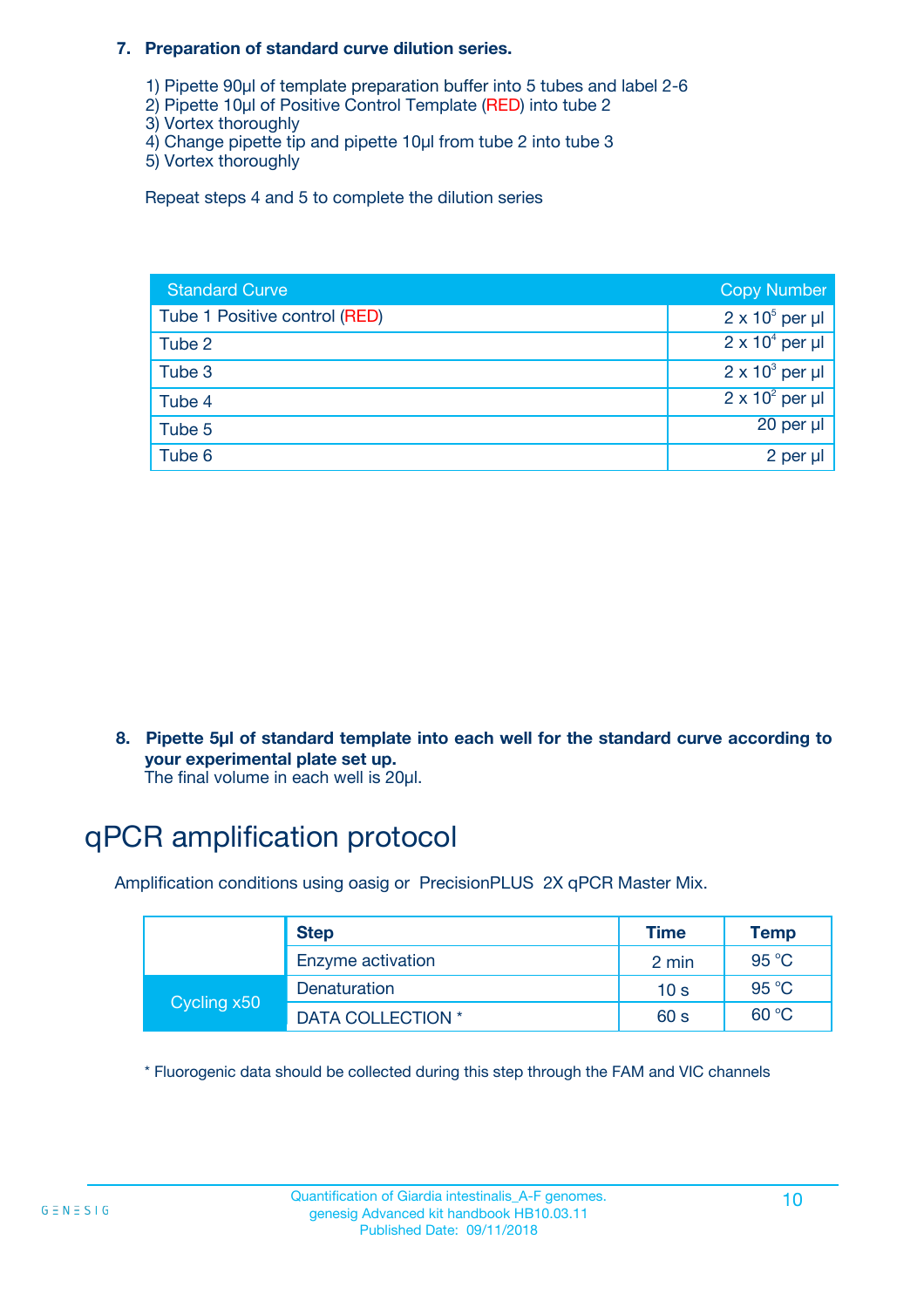# Interpretation of results

| <b>Target</b><br>(FAM) | <b>Internal</b><br>control<br>(NIC) | <b>Positive</b><br>control | <b>Negative</b><br>control | Interpretation                                                                                                  |
|------------------------|-------------------------------------|----------------------------|----------------------------|-----------------------------------------------------------------------------------------------------------------|
| $\leq 30$              | $+ 1 -$                             | ÷                          |                            | <b>POSITIVE QUANTITATIVE RESULT</b><br>calculate copy number                                                    |
| > 30                   | ٠                                   | ÷                          |                            | <b>POSITIVE QUANTITATIVE RESULT</b><br>calculate copy number                                                    |
| > 30                   |                                     | ÷                          |                            | <b>POSITIVE QUALITATIVE RESULT</b><br>do not report copy number as this<br>may be due to poor sample extraction |
|                        | ÷                                   | ÷                          |                            | <b>NEGATIVE RESULT</b>                                                                                          |
| $+ 1 -$                | $+ 1 -$                             | ÷                          | $\leq$ 35                  | <b>EXPERIMENT FAILED</b><br>due to test contamination                                                           |
| $+$ / -                | $+ 1 -$                             | ÷                          | > 35                       | $\star$                                                                                                         |
|                        |                                     | ÷                          |                            | <b>SAMPLE PREPARATION FAILED</b>                                                                                |
|                        |                                     |                            | $+$ /                      | <b>EXPERIMENT FAILED</b>                                                                                        |

Positive control template (**RED**) is expected to amplify between Cq 16 and 23. Failure to satisfy this quality control criterion is a strong indication that the experiment has been compromised.

\*Where the test sample is positive and the negative control is positive with a  $Ca > 35$ , the sample must be reinterpreted based on the relative signal strength of the two results:



If the sample amplifies  $> 5$  Cq earlier than the negative control then the sample should be reinterpreted (via the table above) with the negative control verified as negative.



If the sample amplifies  $< 5$  Cq earlier than the negative control then the positive sample result is invalidated and<br>the result should be determined  $the$  result should be inconclusive due to test contamination. The test for this sample should be repeated.